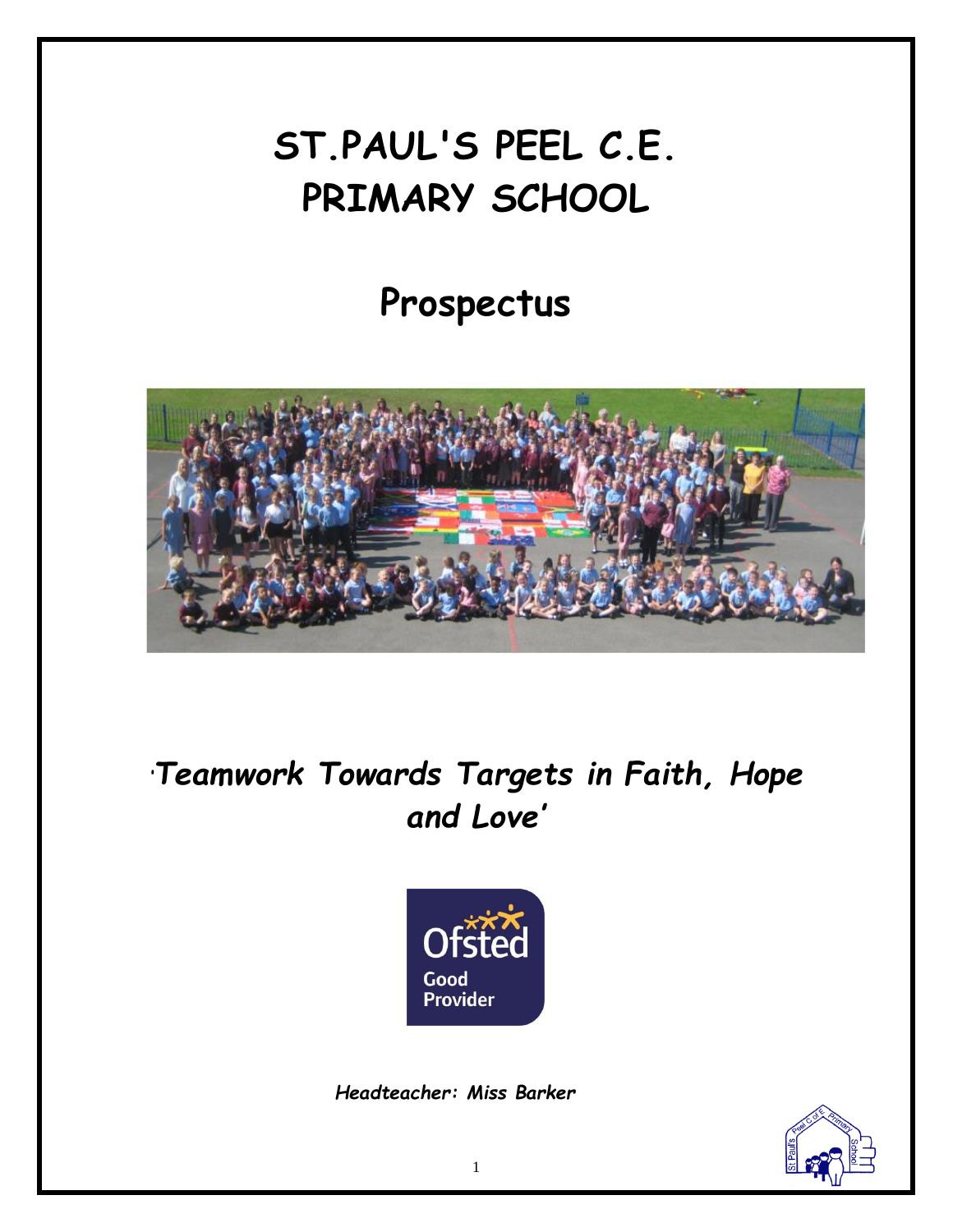## **Welcome to St Paul's Peel Church of England Primary School**

We are a one and a half form entry primary school located in Little Hulton, Salford. I hope you enjoy exploring our school prospectus and everything we offer to our pupils.

As a school we passionately believe in nurturing our children and helping them to "Reach ForThe Stars".

We achieve high standards that are developed within a creative, broad and balanced curriculum.

Our staff and governors go the extra mile with every child to enable them to live in our ever changing society as caring and responsible global citizens who will make a difference in the future.

We value our partnerships with our parents, church and community; helping our children to achieve their full potential.

Our mission statement is:

"Teamwork Towards Targets In Faith, Hope and Love"

We hold dearly to our hearts the story of the little girl and the starfish; A girl was walking along a beach, there were thousands of starfish , when she came to each starfish she picked it up and placed it back into the sea. A man observed the girl and said "You can't begin to make a difference ". The little girl replied as she placed a starfish in the sea "Well, I've made a difference to that one!"

That is our objective at St Paul's Peel C of E Primary School - to make a difference to each and every one of our children.

Miss Barker Headteacher

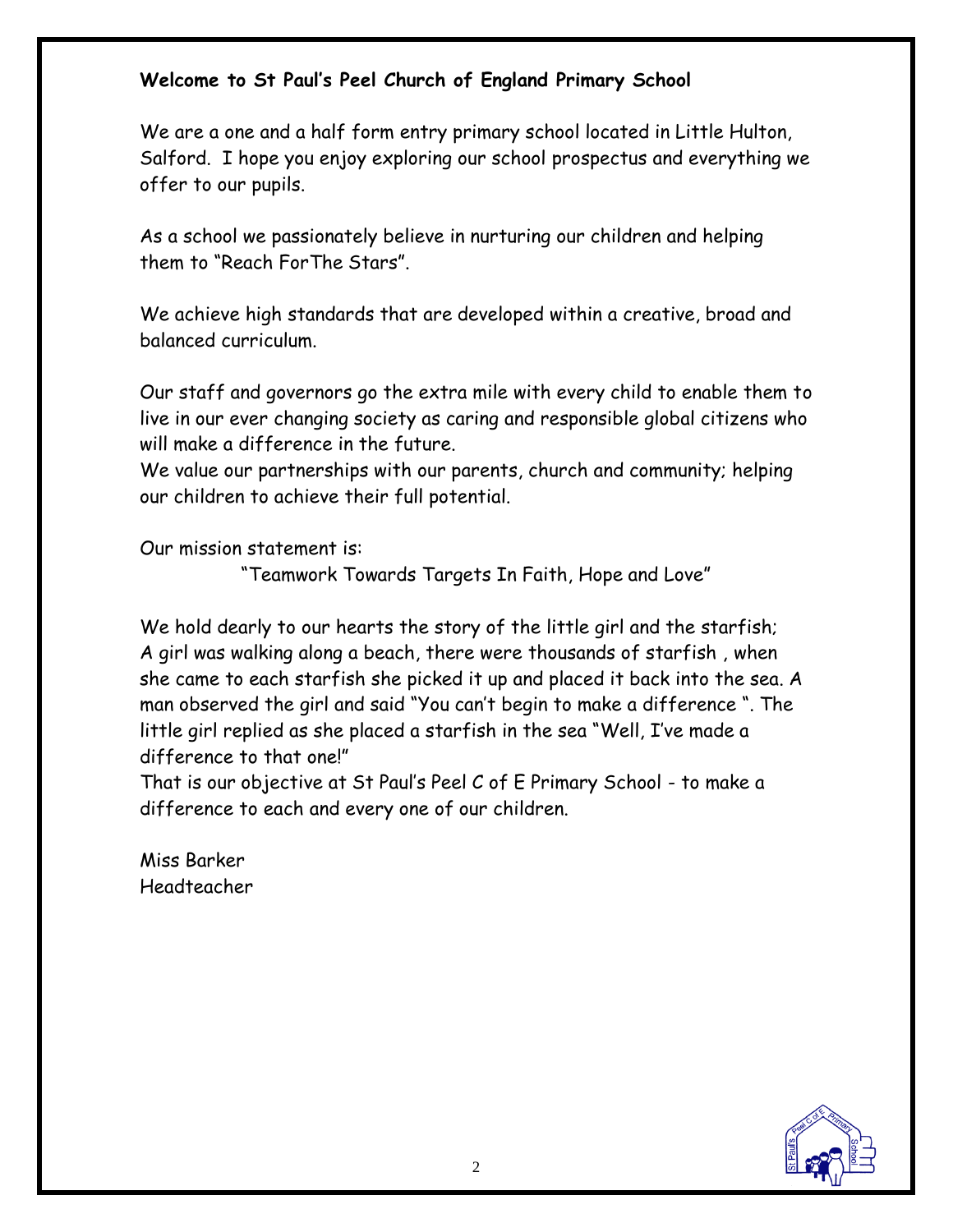#### *About Our School*

St. Paul's Peel C.E. Primary School is a one and a half form entry voluntary controlled School; housed in a two-storey building.

The school was opened in January 1989, when St. Paul's Peel C.E. Infant (Voluntary Controlled) School and St. Paul's Peel C.E. Junior (Voluntary Aided) School were amalgamated.

The standard admissions number is 40. We have 1 Nursery class, 2 reception classes, 1 Year 1 class, 1 Year 1/2 class, 1 Year 2 class, 1 Year 3 class, 1 Year 3/4 class, 1 year 4 class, 1 Year 5 class, 1 Year 5/6 class and 1 Year 6 class.

The school has an excellent reputation as a caring environment within the local community and has strong links with the local St. Paul's Peel Parish Church.

The school is a member of the Little Hulton and Walkden Family of Schools.

## **QUOTES FROM THE SCHOOL OFSTED REPORT (November 2017)**

*'The school is a very happy and caring community'.*

*'Pupils thrive in a calm and purposeful learning environment. They are well behaved, courteous and polite at all times'.*

*'Pupils enjoy coming to school and this is reflected in their comments, for example, 'We like school because teachers are friendly and everyone looks after each other'.*

*'There is a strong culture of keeping pupils safe in the school'.*

*'The overwhelming majority of parents who completed Ofsted's online questionnaire, Parent View, feel that their children are safe and well cared for'.*

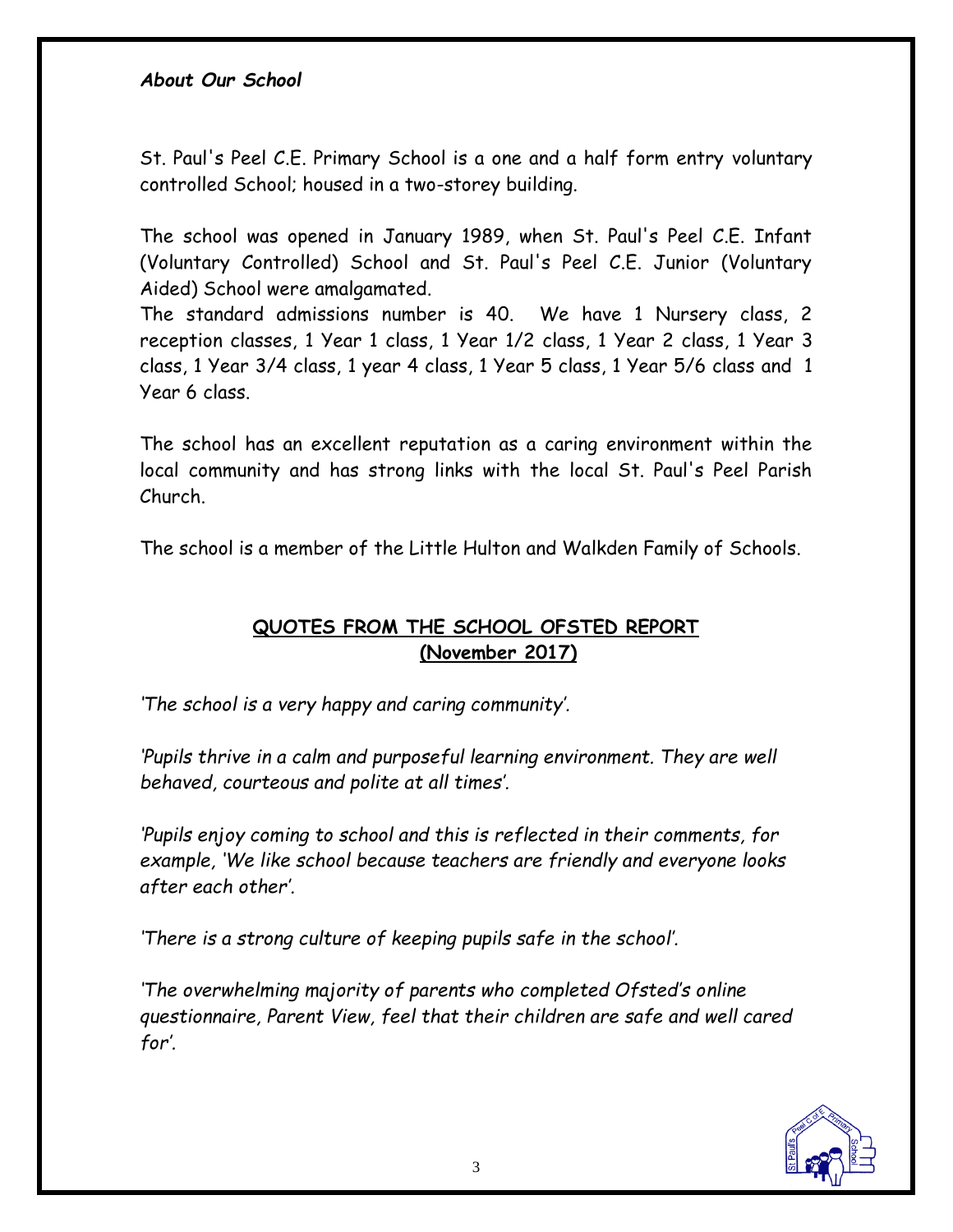

## **QUOTES FROM THE SCHOOL CHURCH OFSTED REPORT (March 2016)**

*'Nurturing relationships affirm and value all members of the school community.'*

*'Clear Christian values of faith, hope and love are fully embedded in the language of the school and shape its ethos.'*

*'The high quality teaching of Religious Education shows a clear progression of skills.'* 

*'Children, staff, governors and parents say that school 'feels like a family'. Children love school and describe it as having 'the biggest heart.'*

*'Diocesan links have been strengthened by visits from the Diocesan Director and the Bishop of Middleton who describes the school as having 'a deep sense of God's love being at the heart of everything.'*

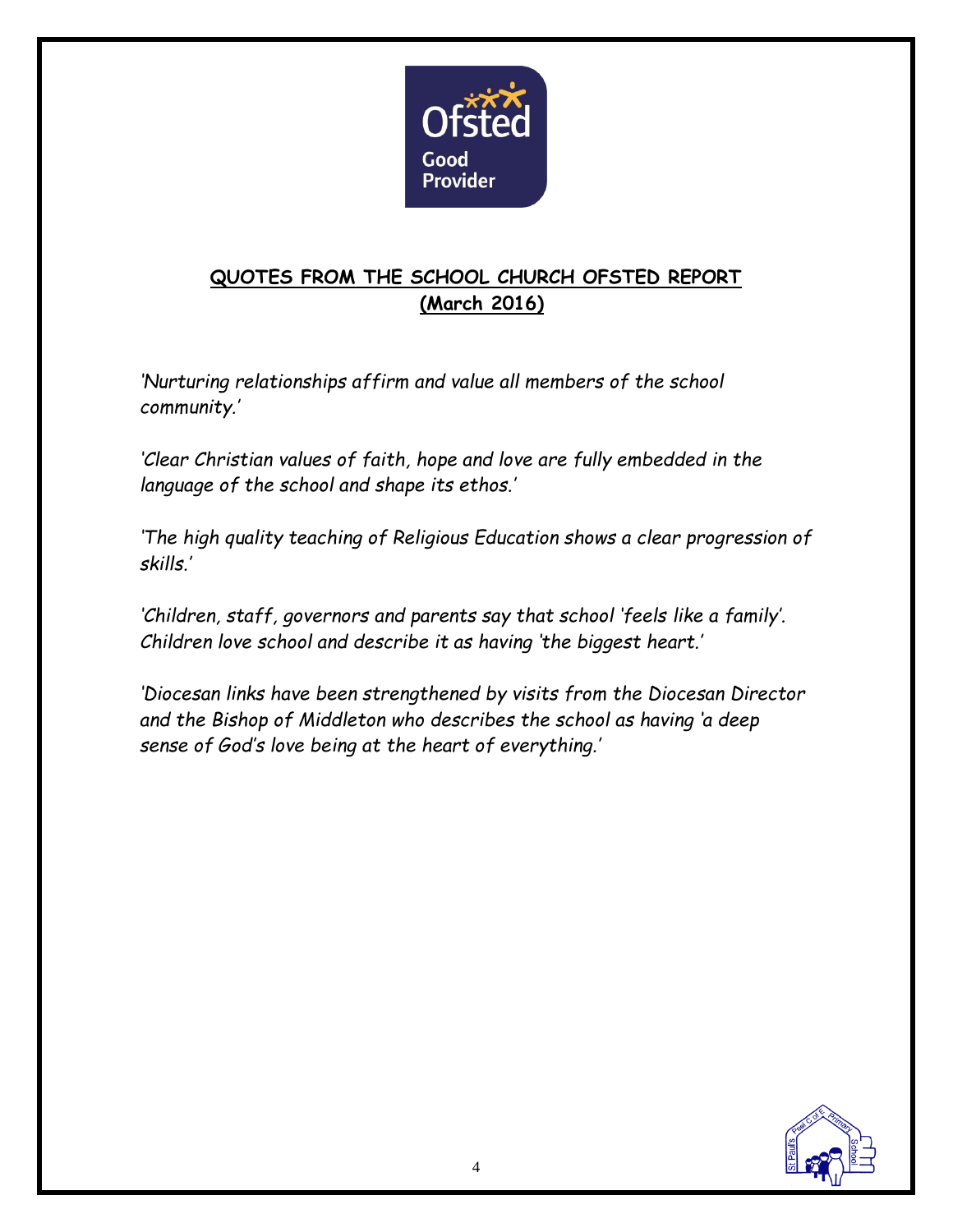Trusting in God we aim to:

\* Provide all our children with a broad and balanced education, based on the National Curriculum, which allows them to acquire knowledge, experience, skills and understanding in order to prepare them for the responsibilities of adult life.

\* Bridge the gap for children between home and the outside world.

\* Motivate children to enable them to develop emotionally, academically, intellectually and physically to their full potential, recognising that as they grow up they will develop at different rates and in different ways.

\* Provide a secure, caring, Christian environment which is supportive and stimulating.

\* Encourage a co-operative, caring and community spirit in the children in order to provide a happy, tension-free atmosphere.

\* Welcome and encourage children, parents, governors, members of St. Paul's Peel Church and the community to participate in the life of the school. \* Do everything possible to ensure that each child enjoys his/her time at this school.

\* Cement strong relationships between staff, between pupils and between staff and pupils

\* Promote our standards of behaviour, the policies on discipline and the values that are inherent in our classroom organisation and relationships and how these are met within the framework of Christian values.

#### Values

St Paul's Peel C.E. Primary School is a community and, as such we establish the following core values:

- Tolerance:
- Respect;
- Personal responsibility;
- Recognition of the contribution that everyone makes;
- Fairness and justice;
- Willingness to acknowledge others' point of view;
- Empathy; co-operation; consideration for other people.

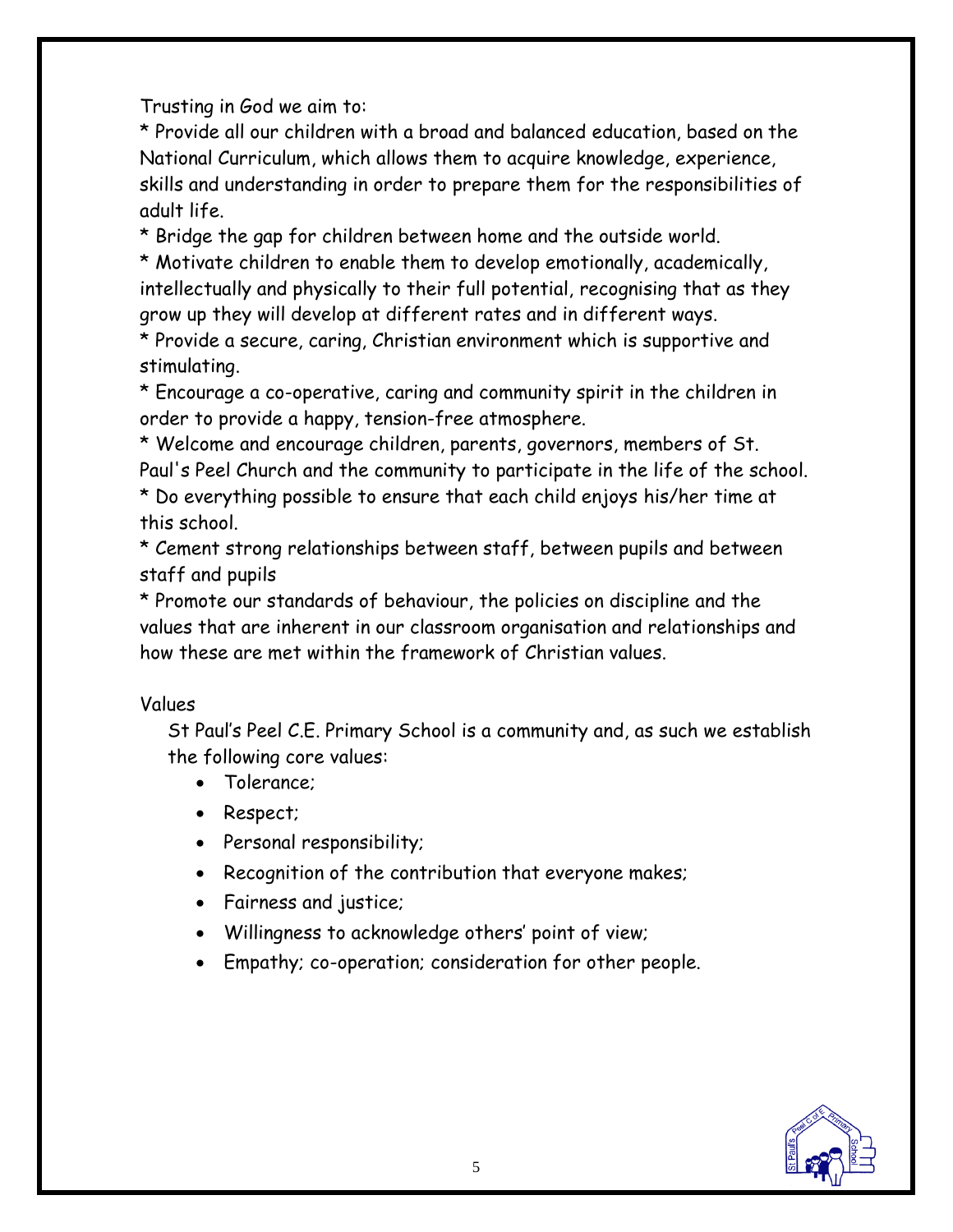#### **School security**

We are increasingly aware of the need for good security in schools.

Entrance to school (during school time) for parents and visitors is by the main entrance only. We hope this does not cause too much inconvenience, but it is to ensure the safety and security of your children.

Also, unescorted open access around school is not permitted for the safety and security of our pupils. If parents would like to make an appointment to see a member of staff, please go to the school office.

To keep ourselves safe we:

- Have a high perimeter fence to protect playground equipment and to give added security to the building.
- Have a camera / intercom system on the main gate and main entrance, we keep all external doors internally locked during school session times, using fire-safety approved catches.
- Require all visitors to report to the office and electronically sign in on arrival and out on departure and to wear visitor badges while on the premises.

#### **The School Day**

| Nursery sessions  | $9.55$ am - 11.30 am  | $1.00 \text{ pm} - 3.15 \text{ pm}$ |
|-------------------|-----------------------|-------------------------------------|
| Reception         | 8.55 am - 11.45 am    | 1.00 pm $-$ 3.30 pm                 |
| Key Stage 1       | 8.55 am - 11.30 am    | 12.30 pm - 3.30 pm                  |
| Lower Key Stage 2 | 8.55 am - Midday      | $1.00$ pm $-3.30$ pm                |
| Upper Key Stage 2 | $8.55$ am $-12.30$ pm | $1.30$ pm $-3.30$ pm                |

Children should not arrive in the playground before 8.45 am as the school cannot be held responsible for them before this time.

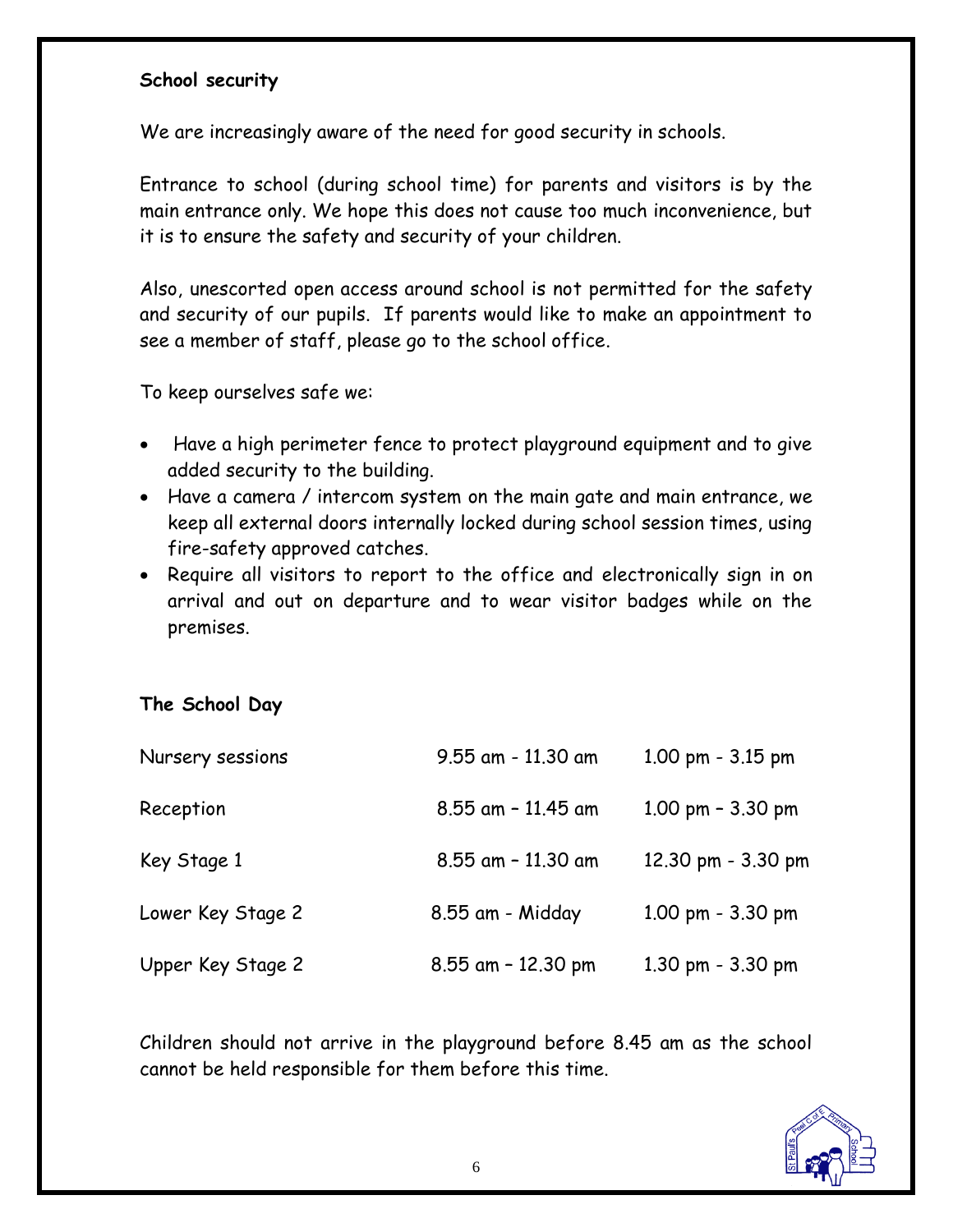In the event of inclement weather the Headteacher or Deputy Headteacher will allow the children to enter school at 8.45 am

## **Playtimes**

| Key Stage 1       | Mornings 10.15 am<br>Afternoons 2.15 pm - 2.30 pm            | $-10.30$ am |
|-------------------|--------------------------------------------------------------|-------------|
| Lower Key Stage 2 | Mornings 10.30 am - 10.45 am<br>Afternoons 2.00 pm - 2.15 pm |             |

## **School attendance and punctuality**

It is important that your child attends school every day. If he/she is not in school he/she cannot be taught and are not being given a fair chance to reach their full potential. If your child is absent the school must be informed and a note must be sent explaining the reason, otherwise the absence has to be classed as unauthorised on the child's record. If you oversleep please do not keep your child off school. Please bring them in and let us know what has happened. It is far better to come in late than miss a whole day.

We operate a 'first response system' first thing in a morning; if a child does not arrive at school and we do not hear from the parents, a text message/telephone call will be made to find out where the pupil is.

The school employs one full time Learning Mentor and a Children/Family Officer, part of their responsibility is to monitor attendance and punctuality and contact parents where this is becoming an issue.

#### **Breakfast Club**

We have a Breakfast Club from 8.15 am to promote attendance, punctuality, healthy eating and parental links with school. The children must enroll weekly. If you would like further details on how your child can attend the Breakfast Club please contact the school office for details.

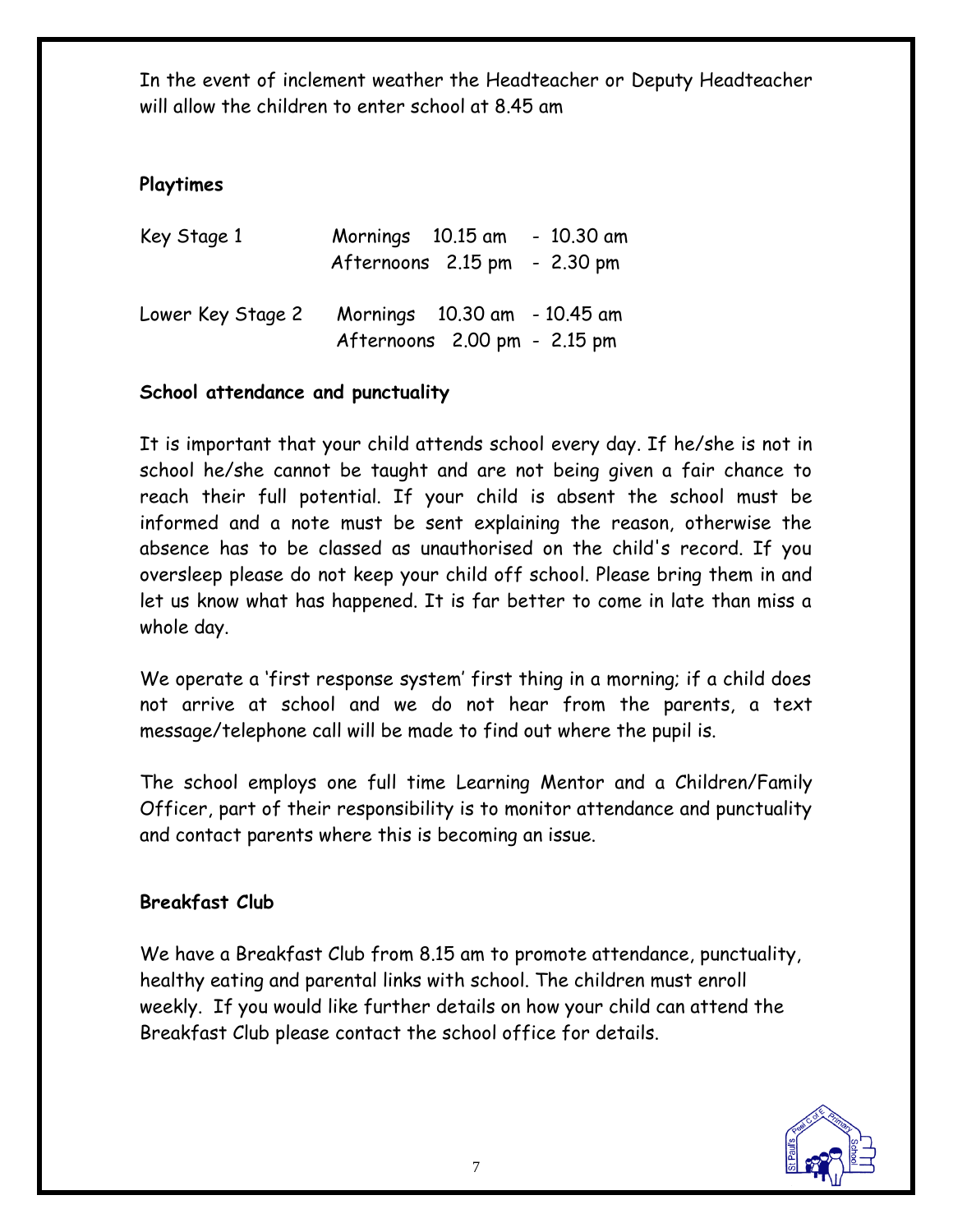#### **Holidays**

There is no entitlement for parents to take their child on holiday during term time and parents can be fined for taking their child on holiday during term time.

#### **Dogs**

We have to consider the Health and Safety of all our children and therefore we ask that parents/carers do not bring dogs (carried or on foot) into the school grounds.

#### **School Uniform**

Winter Uniform (September to the Easter Holidays)

- Grey or black trousers or skirts (not jogging bottoms or track suits)
- Blue shirts/polo shirts
- V-neck or crew neck maroon jumpers/sweatshirts
- Black shoes (not trainers)
- White or grey socks/tights

Summer Uniform (April to July)

The following maybe worn as an alternative

- Blue checked/red checked dress
- Grey shorts

The Nursery uniform differs slightly from that outlined above and is set out in the 'Nursery Booklet' issued to all Nursery parents.

#### **P.E Kit**

The agreed school P.E. kit is as follows:

- plain white  $T$  shirt
- black plain P.E shorts
- pumps (not designer trainers)
- Key Stage 2 pupils are allowed black plain track suit bottoms outside during Winter

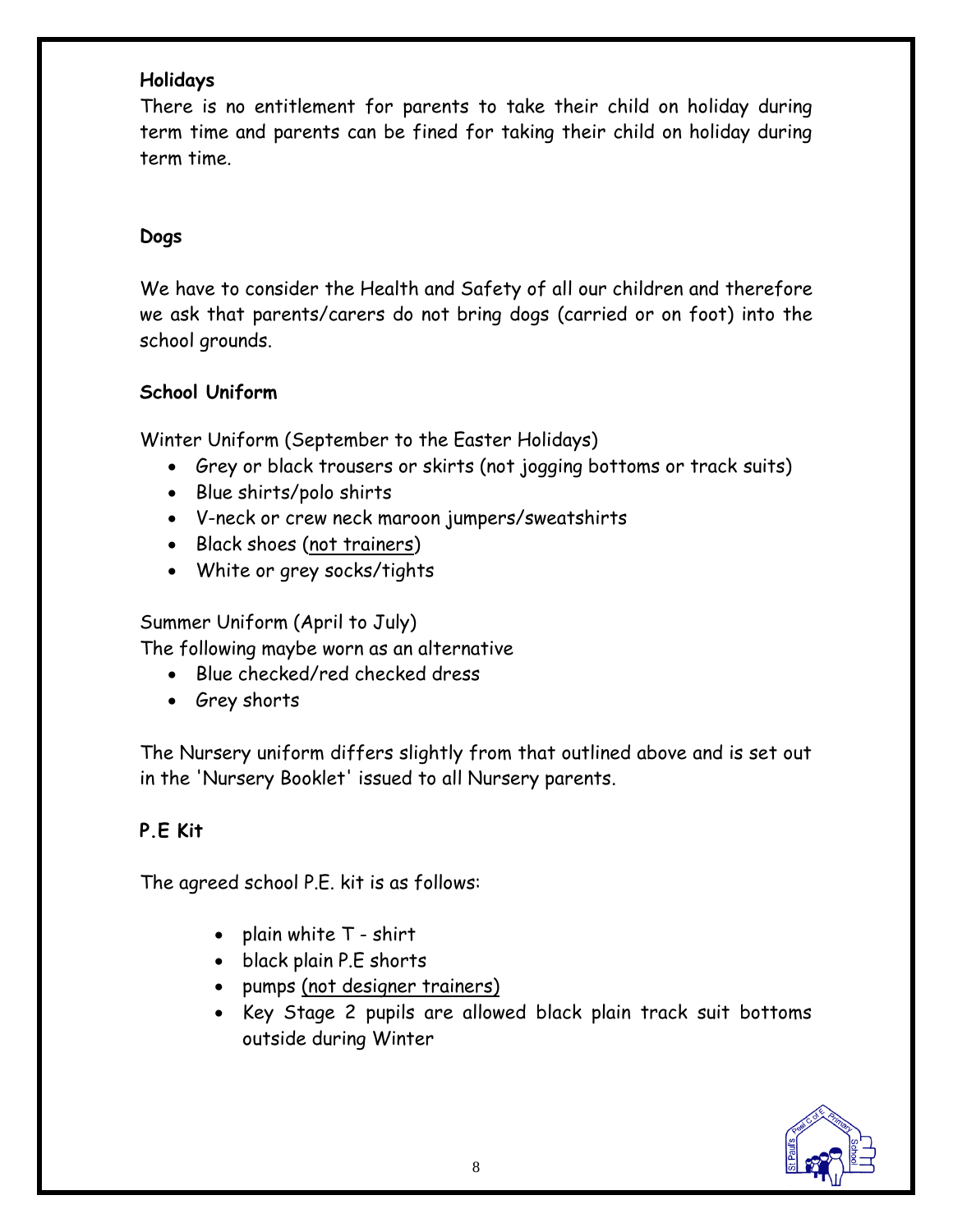#### **Jewellery/Make up/Hair Art & Bows**

Children must not wear any jewellery to school. Rings, bracelets and necklaces are safety hazards and are not covered for loss or damage by the school insurance. Only studs are allowed to be worn.

We do not expect our children to attend school with coloured nail varnish/nail extensions/acrylic nails or any other form of make-up. Hair art/huge bows are also not permitted.

#### **Parent Pay**

We offer parents the facility to pay for school meals, milk and trips electronically using parent pay, please see the school office if you have not received a log on.

#### **Operation Encompass**

We take part in a project that runs jointly between schools and Greater Manchester Police.

Operation Encompass has been designed to provide early reporting to schools, i.e. prior to 9 .00 a.m. on the next school day, of any domestic abuse incidents that occur outside of school, but which might have an impact on a child attending school the following day. During the school term this information will be shared on school days. When incidents occur on a Friday, Saturday or a Sunday, the police will contact the relevant school the following Monday.

When school receive a notification, parent/carers will be contacted to see if the family needs any support.

#### **Medicine**

Children should not normally be sent to school with medicine of any kind. If children need medication during school hours it may be possible to leave it with the school office but only when the appropriate form has been completed. Inhalers belonging to Early Years and Key Stage 1 pupils should be given to the class teacher labelled with the child's name and written instructions on the times it should be used. Key Stage 2 children should carry their inhalers at all times. In certain circumstances other arrangements may be at the discretion of the Headteacher

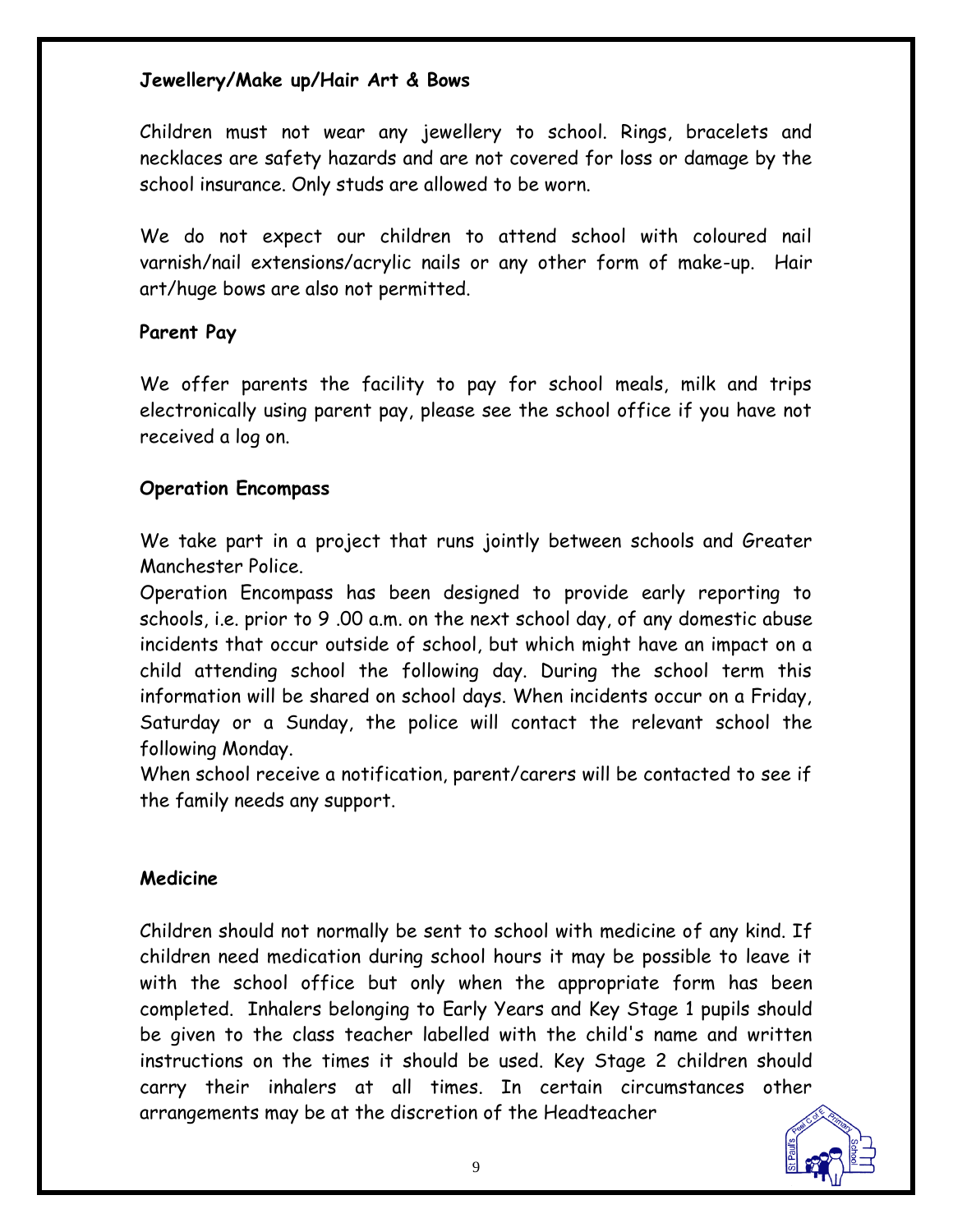## **Religious Education and Collective Worship**

Religious Education is provided within the school timetable according to the Agreed Salford Syllabus. As a Voluntary Controlled church school our aim is to interpret human knowledge to our pupils in the light of the Christian faith, taking into consideration the beliefs and traditions of the other faiths which make up our country's multi-cultural society, thus helping the school community to contribute to the spiritual, moral and intellectual growth of the pupils.

Once every half term an assembly is held in St. Paul's Peel Church to which parents, governors and friends are invited. Harvest, Remembrance, Christmas, Easter, Mothering Sunday and Leavers' services are also held in the Church.

We have weekly assemblies led by Reverend David Cooper from our Church.

Once a week an assembly is held in which children's achievements are celebrated, and each week one class prepares and performs its own assembly for the School to which their parents/carers and extended family are invited.

Parents/carers have the right to withdraw their child from Religious Education, though this would not isolate them from the Christian ethos of a Controlled school with strong links with the local church of St. Paul's Peel. No specific arrangements for withdrawal are in operation.

## **Social and Emotional Aspects of Learning/SCARF**

We continue to deliver SEAL/SCARF. SEAL stands for Social and Emotional Aspects of Learning. SCARF stands for Each theme begins with an assembly and is followed up with weekly 30 minute class sessions, all culminating in a final assembly when all classes share their work through writing, performance, art work or song.

## **British Values**

The DfE reinforces the need "to create and enforce a clear and rigorous expectation on all schools to promote the fundamental British

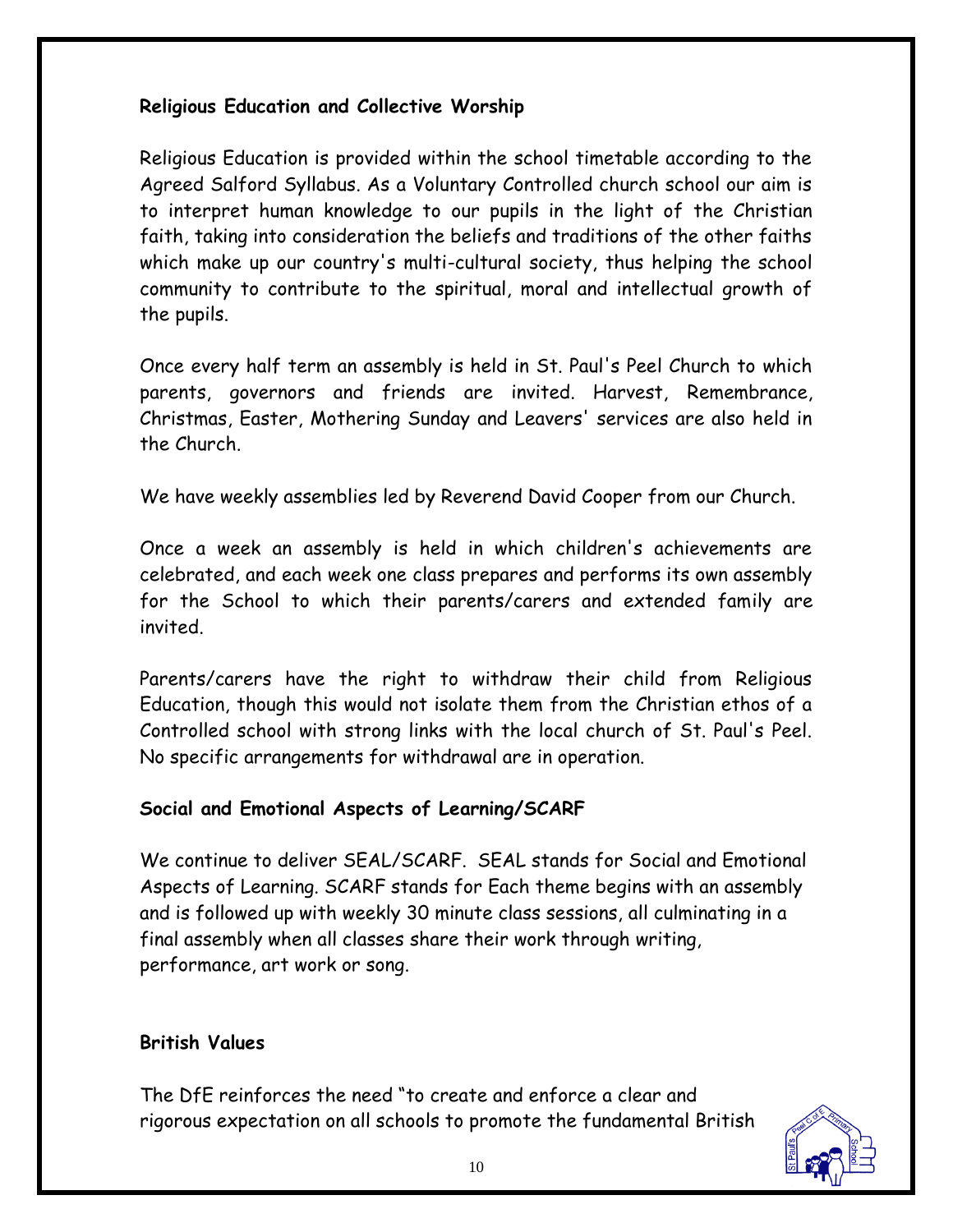values of democracy, the rule of law, individual liberty and mutual respect and tolerance of those with different faiths and beliefs." The Government set out its definition of British values in the 2011 Prevent Strategy, and these values will be reiterated this year.

At St Paul's Peel C of E Primary School we uphold and teach pupils about British Values which are defined as:

- democracy
- rule of law
- individual liberty
- mutual respect
- tolerance of those of different faiths and beliefs

These values are taught explicitly through Personal, Social, Health and Emotional (PSHE), and Religious Education (RE). We also teach British Values through planning and delivering a broad and balanced curriculum.

#### Democracy

Each year the children decide upon their class charter and the rights associated with these. All the children contribute to the drawing up of the charter.

We have a student council which meets regularly to discuss issues. Every child on the student council is voted in by their class.

## The Rule of Law

The importance of laws, whether they be those that govern the class, the school, or the country, are consistently reinforced at St Paul's Peel C.E Primary .

Pupils are taught from an early age the rules of the school. These are our Golden Rules, Playground Rules and Safety Rules. Pupils are taught the value and reasons behind rules and laws, that they govern and protect us, the responsibilities that this involves and the consequences when laws are broken. Visits from authorities such as the Police and Fire Service help reinforce this message.

## Individual Liberty

Pupils are actively encouraged to make choices, knowing that they are in a safe and supportive environment. As a school we educate and provide boundaries for young pupils to make informed choices, through a safe environment and an empowering education. Pupils are encouraged to know, understand and exercise their rights and personal freedoms and

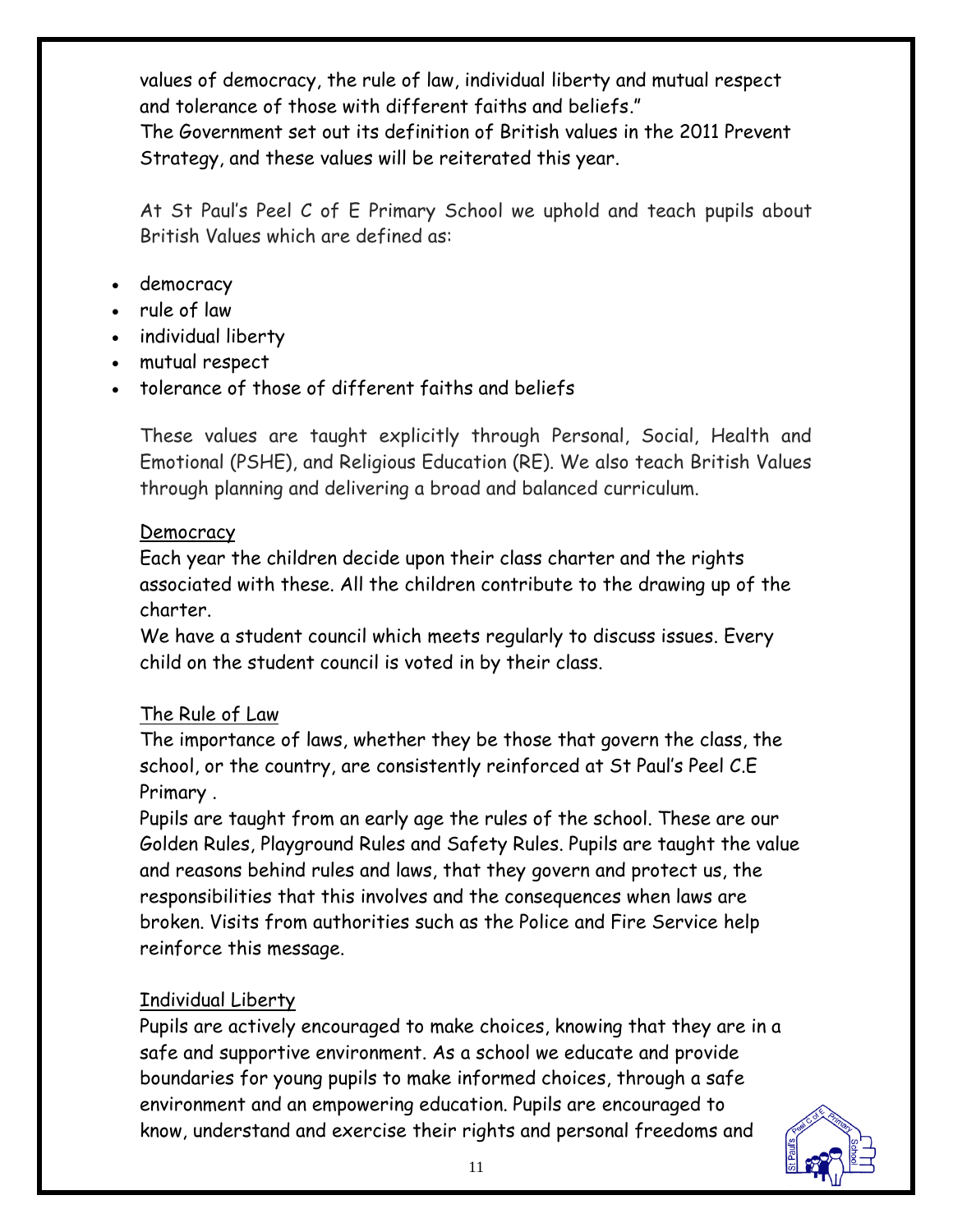advised how to exercise these safely, for example through our E-safety and PSHE lessons.

## Mutual Respect

Mutual respect is at the heart of our values. Children learn that their behaviours have an effect on their own rights and those of others. All members of the school community treat each other with respect. The first of our Golden Rules reads: I will be respectful and polite.

## Tolerance of Those of Different Faiths and Beliefs

This is achieved through enhancing pupils' understanding of their place in a culturally diverse society and by giving them opportunities to experience such diversity in our local community. Collective Worship and discussions involving prejudices and prejudice-based bullying have been followed and supported by learning in RE and PSHE. We use opportunities such as the Olympics and World Cup to study and learn about life and culture in other countries.

## **Special Educational Needs**

Special Educational Needs refers to the needs of pupils that deny them maximum access to the full curriculum. Our Special Educational Needs Coordinator is Miss Herrera.

A pupil is identified as having special educational needs if they;

- Have a significantly greater difficulty in learning than the majority of pupils the same age: or
- Have a disability, which prevents or hinders them from making use of educational facilities of a kind generally provided for pupils of the same age in school within the area of the Local Authority.
- Are under compulsory age and fall within the definition above or would do so if special educational provision was not made for them.

We will promote the successful inclusion of pupils with Special Educational Needs (SEN). To endeavor to:

- Identify and fairly assess pupils who are experiencing difficulties in any area of their school life, at the earliest opportunity and determine their specific areas of need
- Regularly monitor, evaluate and amend specific targets, review appropriateness of provision and make recommendations for the future.

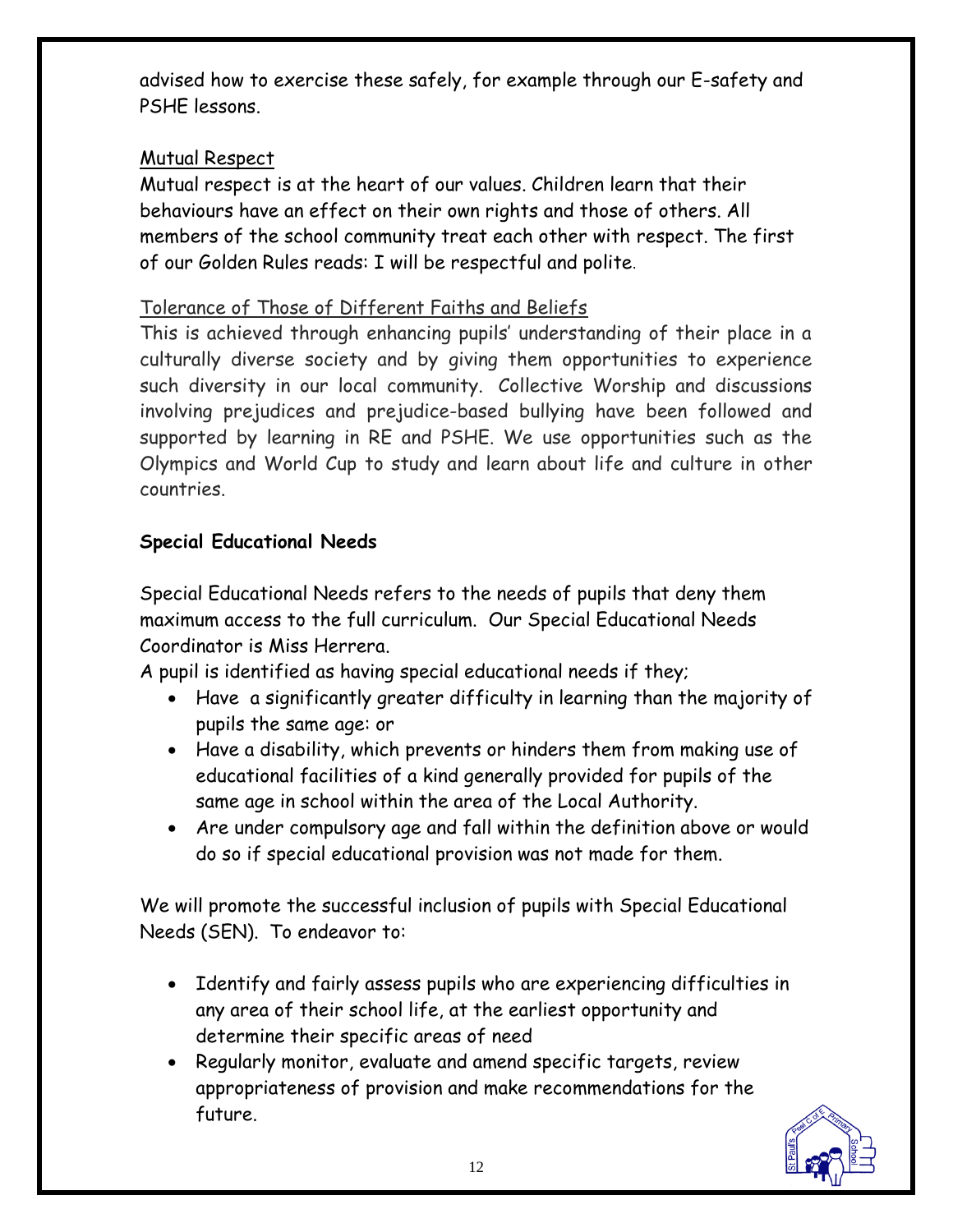- Liaise with and value the views of pupils and their individual parents/carers in respect of their specific needs
- Work with other agencies where necessary to meet the individual needs of the child.

#### **Enrichment Activities**

Our idea of enrichment is; providing pupils with experiences outside the 'regular' curriculum.

Enrichment activities play a large part in our school life whether it be;

- During the school day
- After school

## School Time Enrichment

We have visitors, teachers or groups that come into school to enrich our curriculum. These include theatre groups, Music specialists, The Halle, Authors, Sporting specialists to name but a few.

#### After School Enrichment

We offer a vast array of activities after school, led by external providers or by our highly skilled dedicated staff, these change on a regular basis but have included: sports, music, enterprise, gardening, lacrosse, fencing, Bokwa, to name but a few.

#### **Pupil Premium**

The Pupil Premium is additional to the main funding a school receives, it aims to address narrowing the gaps in attainment between pupils from low-income families and looked after children (LAC) and their peers by ensuring that funding to tackle disadvantage reaches those who need it most.

The Pupil Premium has a number of wider aims:

- Increase social mobility;
- Enable more pupils from disadvantaged backgrounds to get to the top Universities;
- Reduce the attainment gap between the highest and lowest achieving pupils nationally

Individual schools decide how the Pupil Premium (allocated per FSM pupil and LAC pupil) is spent since they are best placed to assess what

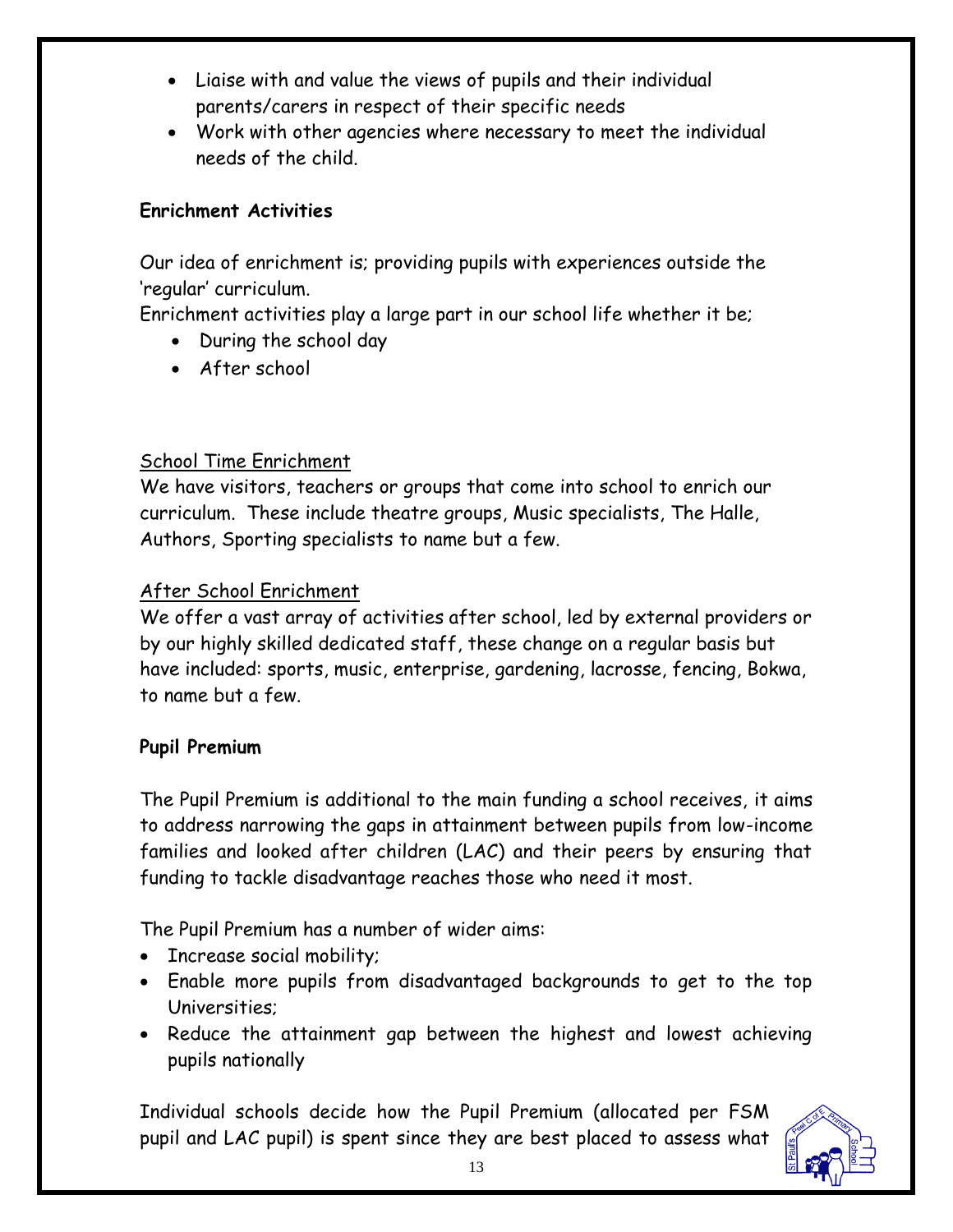additional provision should be made for the individual pupils within their responsibility. Schools are held accountable for how use the additional funding to support these pupils. Performance tables will capture the achievement of those deprived pupils covered by the Pupil Premium. Accountability will ensure that parents and stakeholders are made fully aware of the attainment of these pupils.

Narrowing the gap for pupils can take many different forms from targeted teaching intervention to pastoral support, tackling challenging behaviour, attendance and punctuality and full engagement in school activities.

Details on how our school has spent the pupil premium are available on our school website.

#### **Sports Premium Funding**

The government provides funding to enhance PE in school.

Details on how our school has spent the sports pupil premium are available on our school website.

#### **Lunchtime arrangements**

School lunches are cooked on the premises and there is a choice of meals for the children. If your child requires a school lunch please pay for the meals in advance. Packed lunches may be brought into school if preferred. For safety reasons we ask that no glass containers or bottles are used. If at any time you wish your child to change from a school lunch to a packed lunch or vice versa please give one week's notice of your instructions. There is supervisory care for the children in the Hall and the playground throughout the lunch break. Details of the arrangements for free school meals and other grants can be obtained from

<http://www.salford.gov.uk/freeschoolmeals.htm>

All Reception/Year 1 and Year 2 pupils are entitled to a free school meal. In the past families have had to apply for free school meals, we would please ask that you do register for free school meals because as a school we receive a 'pupil premium' – an extra payment to school for each eligible child, which we spend on extra resources, staffing and visitors in school.

#### **Homework**

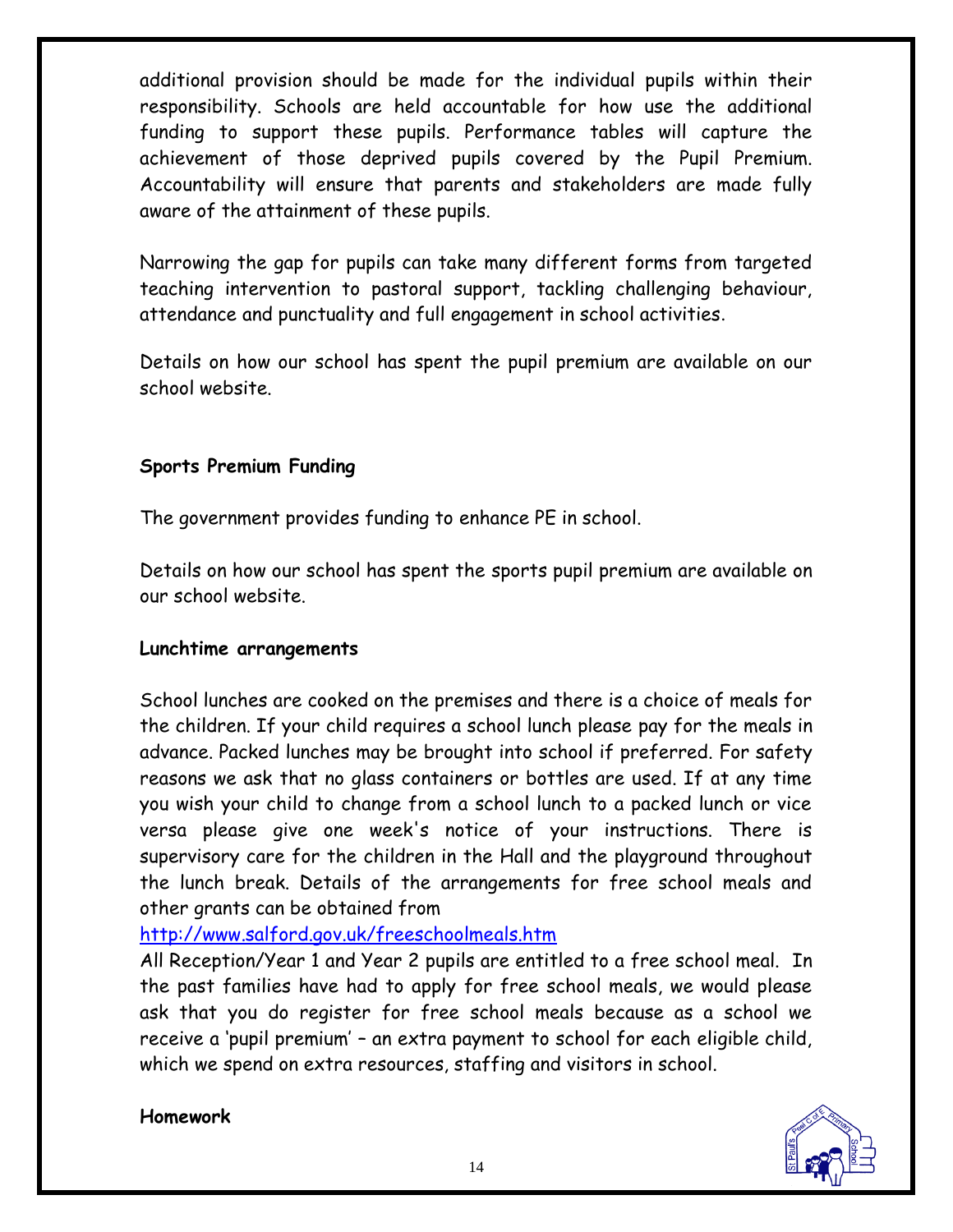## Definition of homework

At St Paul's Peel CE Primary School we view homework as being a supported or independent task undertaken outside of curriculum time which reinforces, extends or enriches current learning.

## Purpose of homework

The purpose of homework is to provide opportunities for parents to be involved in their child's learning. It enables children to practise and consolidate skills and aims to broaden the context of learning and provide enrichment and extension. Finally, it aims to enable children to take responsibility for their own learning, to become independent learners and to develop perseverance.

## Role of school in setting homework:

• Be carefully planned and structured to support progression in learning, as part of the school's schemes of work.

- Be consistent across the school in line with agreed principles
- Be differentiated and meet the needs of individual pupils
- Support a range of learning styles
- Support a range of settings e.g. through parent guidance and support, joint family learning tasks, to independent learning

• Enable parents to support their children in meeting their individual targets. Allow parents and pupils to provide feedback on a homework activity.

## Role of parents/carers:

• To provide a peaceful and suitable place to work

• Seek clarification from the teacher if they are unsure of how their child should complete activities.

• Make it clear to pupils that they value homework.

• Encourage and praise their children when they have completed homework.

#### **Admission to our school**

School places are offered according to the Local Authority's Admission Policy.

Please go to the following link website for more information: <http://www.salford.gov.uk/d/Primary-admissions-policies-2015.pdf>

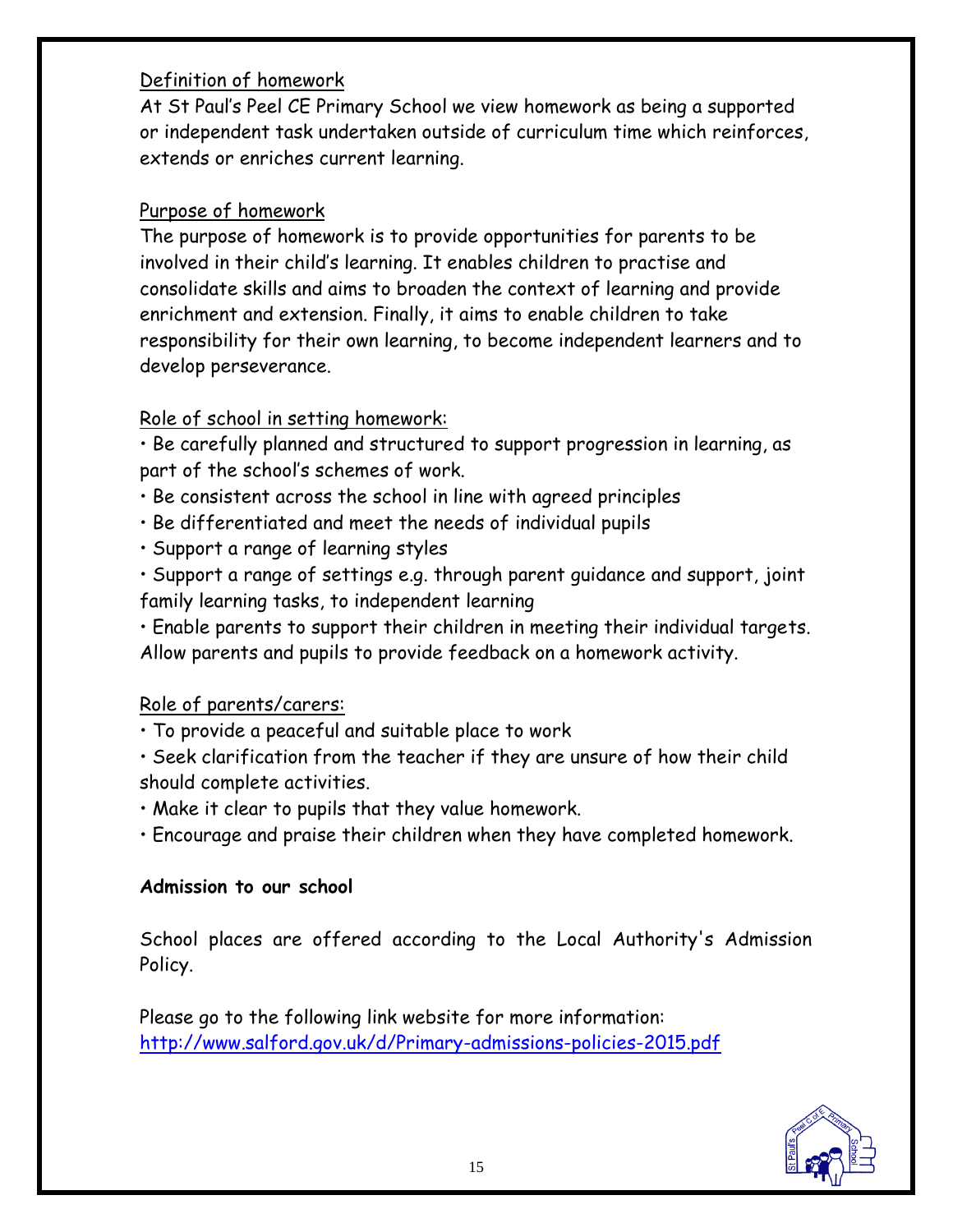#### **Nursery Places**

Nursery places are allocated according to the Local Authority Admissions Policy. We have a 39 full-time place Nursery. Applications to apply for a Nursery place close on 15<sup>th</sup> January 2022.

#### **Reception Places**

Reception places are allocated according to the Local Authority Admissions Policy. We have 40 Reception places are split between two classes. Applications to apply for a Reception place close on 15<sup>th</sup> January 2022.

#### **Transfer to High School**

In the Autumn Term of Year 6 you will receive information about your child's transition to a High School. Applications to apply for a High School place close on 31<sup>st</sup> October 2021.

#### **National Curriculum**

Please see our website for details of our Early Years Foundation Stage/Key Stage 1/ Phonic and Reading/Religious Education and Key Stage 2 curriculum.

#### **Key Stage 2 Test Results**

Please see our website for details regarding the achievements and progress of our pupils at the end of Year 6.

#### **Holiday Dates**

Please see our school website for holiday schedules and days where school is closed to pupils for staff training.